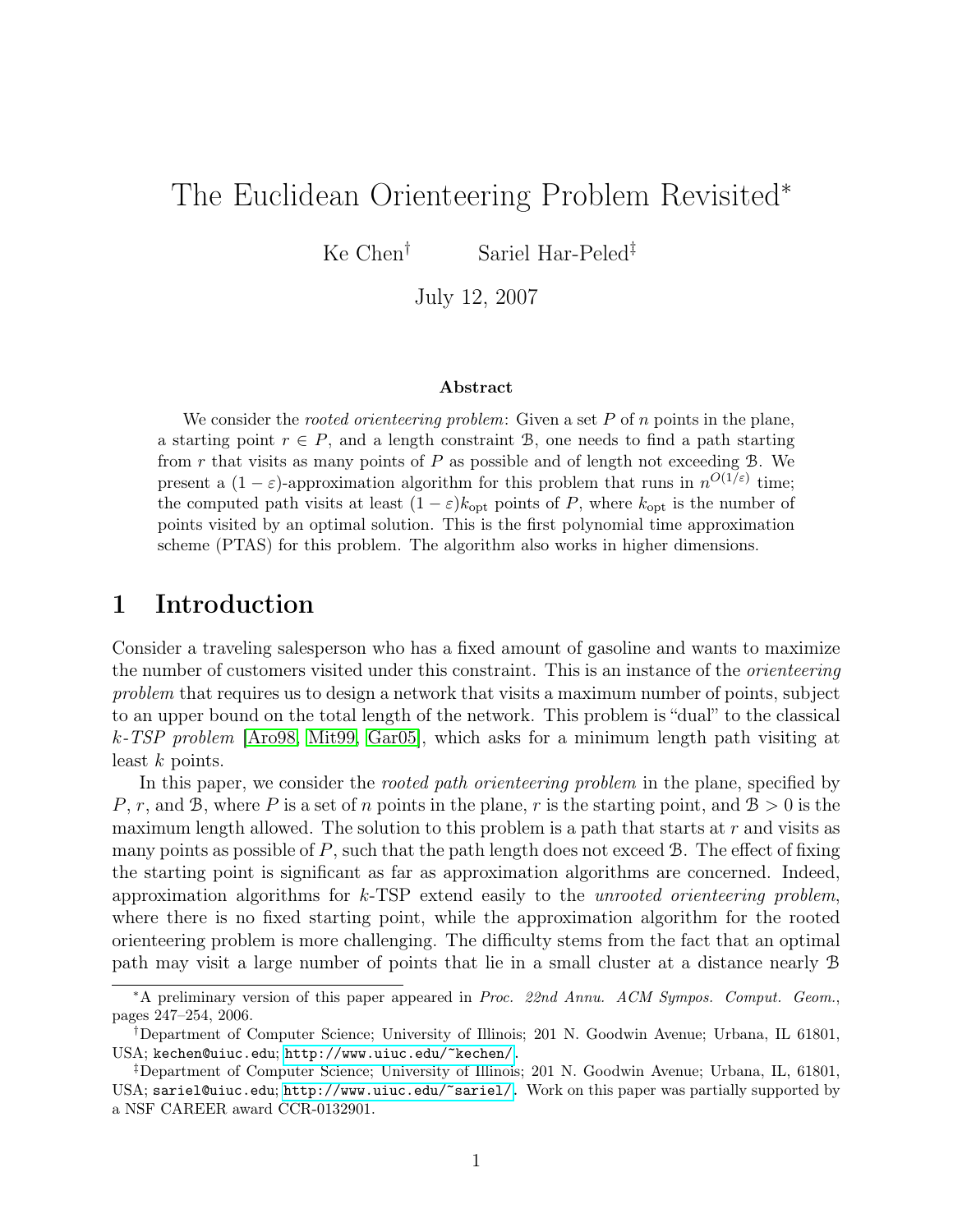from r, thus making it difficult to visit at least a large fraction of these points unless the path is very efficient [\[AMN98\]](#page-13-3).

Some related problems include the *prize-collecting traveling salesman problem* and the vehicle routing problem. They arise from real world applications such as delivering goods to locations or assigning technicians to maintenance service jobs. A substantial amount of work on heuristics for these problems can be found in the operations research literature [\[TV02\]](#page-13-4).

Arkin et al. [\[AMN98\]](#page-13-3) were the first to design approximation algorithms for the rooted orienteering problem. They considered the rooted orienteering problem for points in the plane when the underlying network is a path, a cycle, or a tree. Their algorithms provide a 2-approximation for the rooted path orienteering problem, and a 2 (resp. 3) approximation when the networks considered are cycles (resp. trees). Blum *et al.* [\[BCK](#page-13-5)+03] proposed the first constant-factor approximation algorithm for the rooted path orienteering problem when the points lie in a general metric space. Bansal et al. [\[BBCM04\]](#page-13-6) improved the approximation factor to 3. Arkin et al. [\[AMN98\]](#page-13-3) asked whether a better approximation is possible in Euclidean spaces.

One difficulty in assailing this problem is the relative lack of algorithmic tools to handle rigid budget constraints. Since the development of  $(1+\varepsilon)$ -approximation algorithms for TSP [\[Aro98,](#page-13-0) [Mit99\]](#page-13-1), a large class of the problems that aim to minimize the tour length, subject to certain constraints on the points visited by the tour have been resolved. See the surveys by Mitchell [\[Mit00\]](#page-13-7) and Arora [\[Aro03\]](#page-13-8) for further information. In contrast, the behavior of the optimization problems that seek to maximize some function on the points visited, subject to constraints on the length of the path used or the timespans the points are being visited [\[BES05,](#page-13-9) [BBCM04,](#page-13-6) [CP05\]](#page-13-10) are not as well understood.

The main idea in the previous approximation algorithms for the orienteering problem  $[AMN98, BCK<sup>+</sup>03, BBCM04]$  $[AMN98, BCK<sup>+</sup>03, BBCM04]$  $[AMN98, BCK<sup>+</sup>03, BBCM04]$  $[AMN98, BCK<sup>+</sup>03, BBCM04]$  was to transform an approximation algorithm for the *rooted*  $k$ -TSP problem into an approximation algorithm for the orienteering problem. In particular, Blum *et al.* [\[BCK](#page-13-5)+03] formulated the notion of the *excess* for a path (which is defined to be the difference between the length of a path and the distance between the endpoints of the path), and then combined dynamic programming with the use of  $k$ -TSP to obtain an algorithm for orienteering in a metric space. These techniques were also implicitly used in the work of Arkin et al. [\[AMN98\]](#page-13-3).

Our results. To obtain a PTAS for the orienteering problem, we extend the concept of the excess of a path into the  $u$ -excess of a path, which is (loosely) the difference in lengths between  $\pi$  and the best approximation to  $\pi$  by a polygonal line having u vertices, see Figure [1.](#page-2-0) (Therefore, the previous notion of excess is 2-excess in our notation.)

To this end, we revisit the rooted k-TSP problem in the plane, and show that Mitchell's algorithm Mit99 computes an  $(\varepsilon, \mathfrak{u})$ -approximation for rooted k-TSP; that is, the algorithm outputs a rooted path of length  $\leq ||\pi|| + \varepsilon \cdot \mathcal{E}_{\pi,\mathfrak{u}}$ , where  $\pi$  is any path that starts from the root and visits k points,  $\|\pi\|$  denotes the length of  $\pi$ , and  $\mathcal{E}_{\pi,\mathfrak{u}}$  is the u-excess of  $\pi$ . Note that the quantity  $\mathcal{E}_{\pi,\mu}$  might be smaller than  $\|\pi\|$  by several orders of magnitude. Therefore, we show that Mitchell's algorithm provides a much tighter approximation for  $k$ -TSP than what was previously known. See Section [3.](#page-3-0)

Armed with the new approximation algorithm for  $k$ -TSP, it is now possible to reduce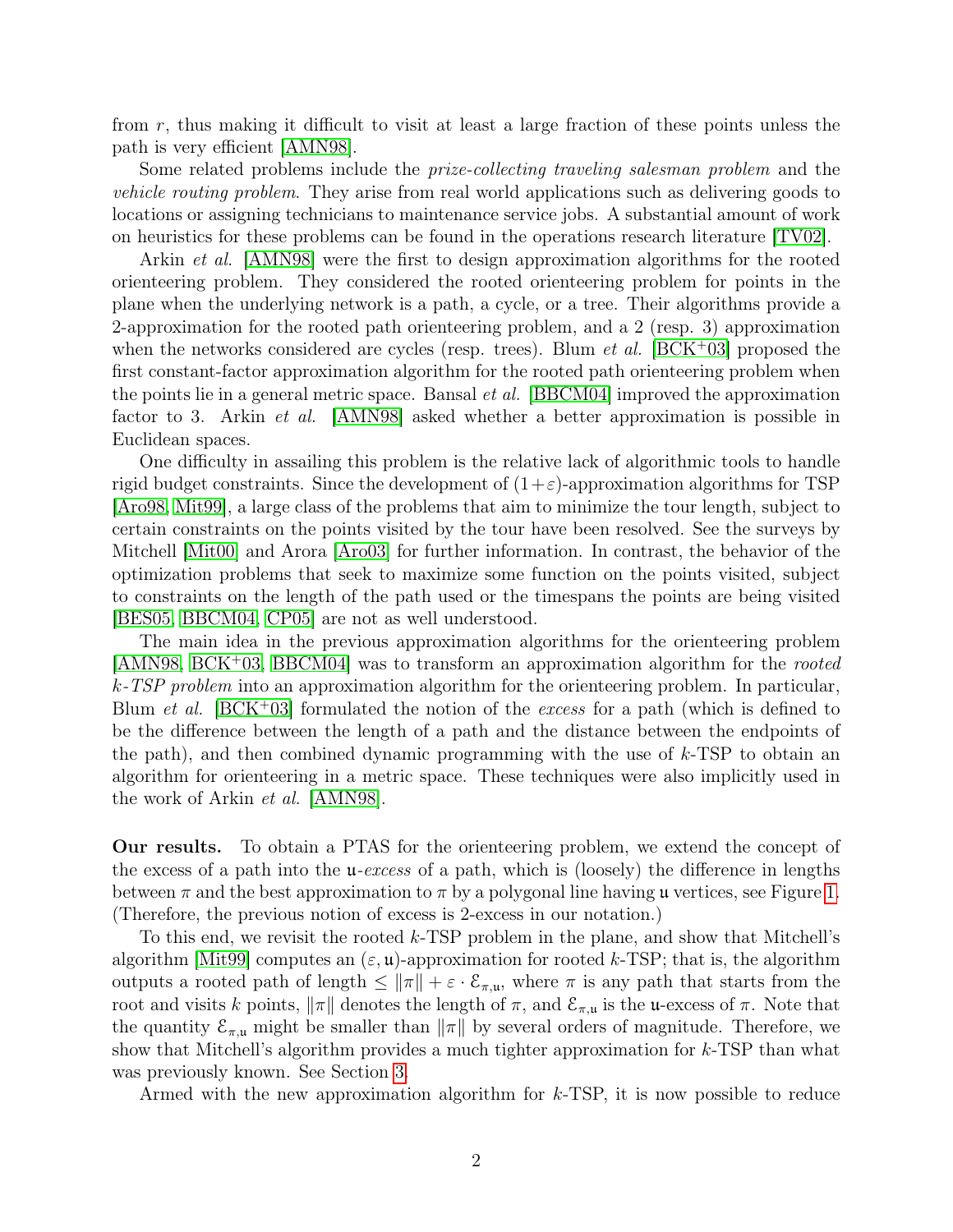

<span id="page-2-0"></span>Figure 1: (i) The segment  $\sigma$  is the 2-skeleton of the path  $\pi$ . The 2-excess of  $\pi$ , namely  $\mathcal{E}_{\pi,2}$ , is the difference between the length of  $\pi$  and the length of  $\sigma$ . (ii) The polygonal line  $\tau$  forms a 6-skeleton of  $\pi$ . The 6-excess of  $\pi$ , namely  $\mathcal{E}_{\pi,6}$ , is at most  $\|\pi\| - \|\tau\|$ .

the orienteering problem to an instance of k-TSP. The PTAS for orienteering is presented in Section [5.](#page-11-0)

The rest of the paper is organized as follows. Section [2](#page-2-1) defines the problem. Section [3](#page-3-0) presents the new analysis of Mitchell's algorithm. Section [4](#page-8-0) extends the new k-TSP algorithm into higher dimensions by combining Mitchell's technique and Arora's  $k$ -TSP algorithm. Section [5](#page-11-0) gives the PTAS for the orienteering problem. We conclude in Section [6.](#page-12-0)

## <span id="page-2-1"></span>2 Problem statement and definitions

Let  $\pi = \langle p_1, p_2, \ldots, p_k \rangle$  be a path that visits k points of P, starting at  $p_1$  and ending at  $p_k$ . The length of  $\pi$  is denoted by  $\|\pi\| = \sum_{i=1}^{k-1} \|p_{i+1} - p_i\|$ . More generally, for a collection S of segments,  $||S||$  denotes the total length of segments in S. Let  $1 = i_1 < \ldots < i_u = k$  be a sequence of  $\mathfrak{u} \leq k$  integers. The path  $\langle p_{i_1}, p_{i_2}, \ldots, p_{i_u} \rangle$  is a  $\mathfrak{u}$ -skeleton of  $\pi$ . The *optimal* u-skeleton of  $\pi$  is the u-skeleton of  $\pi$  with maximum total length, denoted by  $S^{\mu}_{opt}(\pi)$ . See Figure [1.](#page-2-0)

The u-excess of a path  $\pi$  is the difference between the length of  $\pi$  and its optimal uskeleton, that is,  $\mathcal{E}_{\pi,\mathfrak{u}} = ||\pi|| - ||\mathcal{S}_{\text{opt}}^{\mathfrak{u}}(\pi)||$ . Note that the u-excess of  $\pi$  may be considerably smaller than the length of  $\pi$ .

Given a set P of n points and a starting point  $r \in P$ , the rooted k-TSP problem is to find a shortest path that visits k points of P starting at r. An  $(\varepsilon, \mathfrak{u})$ -approximation to the rooted k-TSP is a path  $\phi$  that visit k points of P starting at r, such that the length of  $\phi$  is no more than  $\|\mathfrak{T}\| + \varepsilon \cdot \mathcal{E}_{\mathfrak{T},\mathfrak{u}}$ , for any path T that visits k points of P starting at r.

**Definition 2.1 (The rooted orienteering problem.)** Given a set  $P$  of  $n$  points, a budget B, and a starting point  $r \in P$ , the *rooted orienteering problem* is to find a path  $\omega_{opt}$ that visits as many points of P as possible, under the constraint that the length of  $\omega_{opt}$  is at most B. Let  $k_{opt}$  denote the number of points visited by  $\omega_{opt}$ . A  $(1 - \varepsilon)$ -approximation to the rooted orienteering problem is a path  $\omega$  (starting at r) that visits at least  $(1 - \varepsilon)k_{\text{opt}}$ points of P, such that the length of  $\omega$  is at most  $\mathcal{B}$ .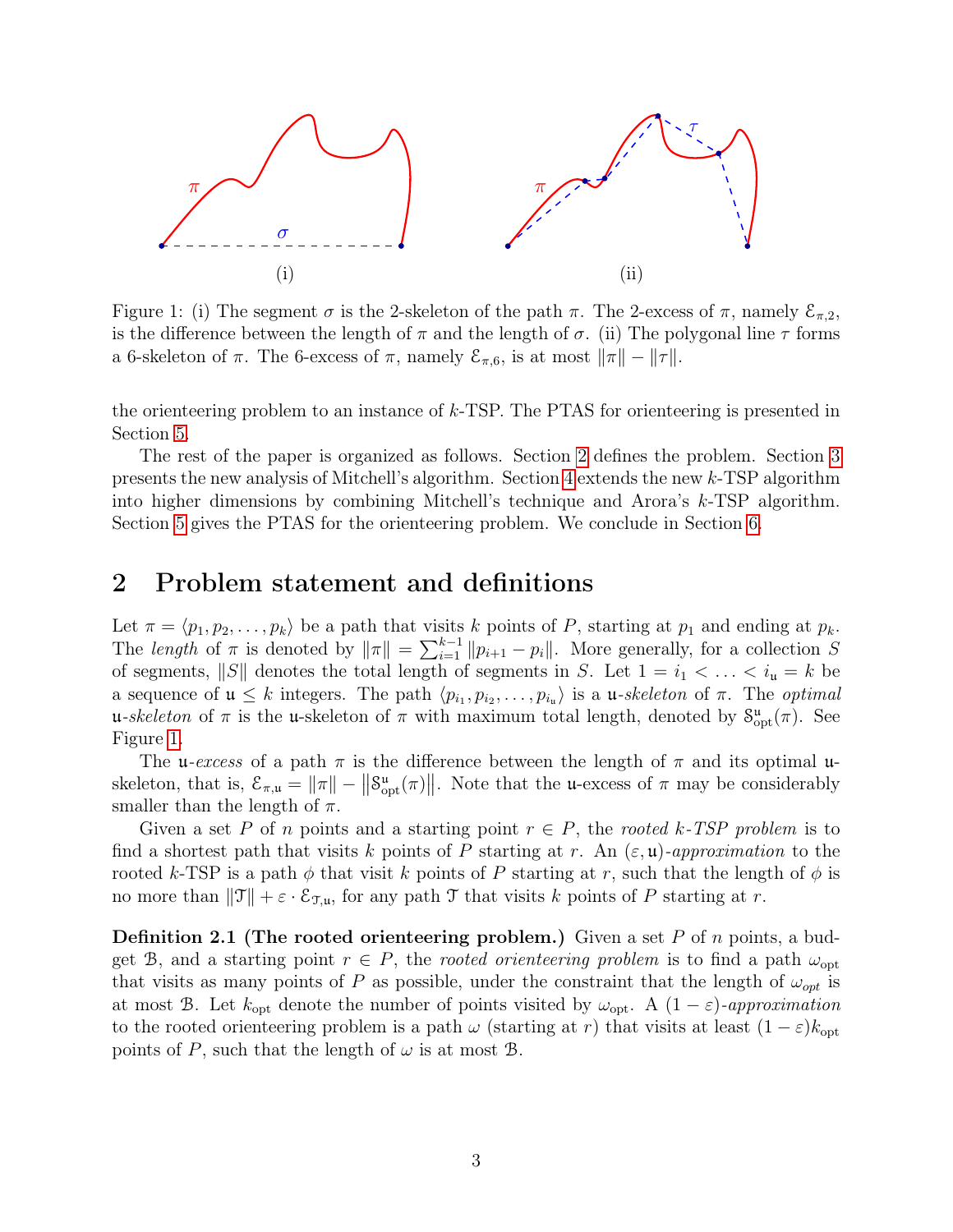

<span id="page-3-1"></span>Figure 2: The different ways of clipping a path  $\pi$  to a window.

## <span id="page-3-0"></span>3 An  $(\varepsilon, \mathfrak{u})$ -approximation algorithm for k-TSP

In this section, we present an  $(\varepsilon, \mathfrak{u})$ -approximation algorithm for k-TSP. The algorithm is the k-TSP algorithm of Mitchell [\[Mit99\]](#page-13-1), and our contribution is the new tighter analysis of its performance (see Section [3.3\)](#page-5-0). In the following, we first review Mitchell's algorithm and then present our new improved analysis.

### 3.1 Preliminaries

In the following,  $m$  is a fixed constant. We assume, without loss of generality, that the points of P all have distinct x and y coordinates, and P is contained in an axis-parallel square  $\mathcal{Q}$ . Let  $\pi$  be a given path visiting k points of P.

**Definition 3.1** A closed, axis-parallel rectangle  $\overline{w}$  is a window if  $\overline{w} \subset Q$ . The extent of a window  $\overline{w}$  is the larger of the width and height of  $\overline{w}$ , and is denoted by  $\Delta_{\overline{w}}$ . Let  $\pi(\overline{w})$  denote the subset of  $\pi$  consisting of the union of segments of  $\pi$  having at least one endpoint inside (or on the boundary of)  $\overline{w}$ . Given a collection S of segments, we slightly abuse notations and denote the set of segments of S clipped to  $\overline{w}$  by  $S \cap \overline{w}$ . See Figure [2.](#page-3-1)

A line  $\ell$  is a cut for  $\pi$ , with respect to  $\overline{w}$ , if  $\ell$  is a horizontal or vertical line and  $\ell$  intersects  $\overline{w}$ ;  $\ell$  is an m-perfect cut for  $\pi$ , with respect to  $\overline{w}$ , if  $\ell$  intersects the segments of  $\pi(\overline{w}) \cap \overline{w}$  at most m times.

**Definition 3.2** The combinatorial type of a window  $\overline{w}$  with respect to  $\pi$  is the subset of P inside (or on the boundary of)  $\overline{w}$  and a listing, for each of the four sides of  $\overline{w}$ , of the identities of the line segments of  $\pi(\overline{w})$  that intersect it. (In particular, if a segment of  $\pi$ intersects  $\overline{w}$  but both its endpoints are outside  $\overline{w}$ , then the segment is not considered in the combinatorial type of  $\overline{w}$ .) We say that  $\overline{w}$  is a *minimal window* if there is no window  $\overline{w}'$  that is strictly contained in  $\overline{w}$  with the same combinatorial type as  $\overline{w}$ .

For a minimal window  $\overline{w}$ , if there is no m-perfect cut for  $\pi$ , with respect to  $\overline{w}$ , then it is m-dense. Namely, any horizontal or vertical line that intersects  $\overline{w}$  has more than m intersection points with  $\pi(\overline{w}) \cap \overline{w}$ .

<span id="page-3-2"></span>Given a window  $\overline{w}$ , Mitchell [\[Mit99\]](#page-13-1) described how to "shrink"  $\overline{w}$  into a minimal window by "pinning" all four sides of  $\overline{w}$ . It is not hard to see that the number of all possible minimal windows is  $O(n^4)$ , since (intuitively) it has four degrees of freedom.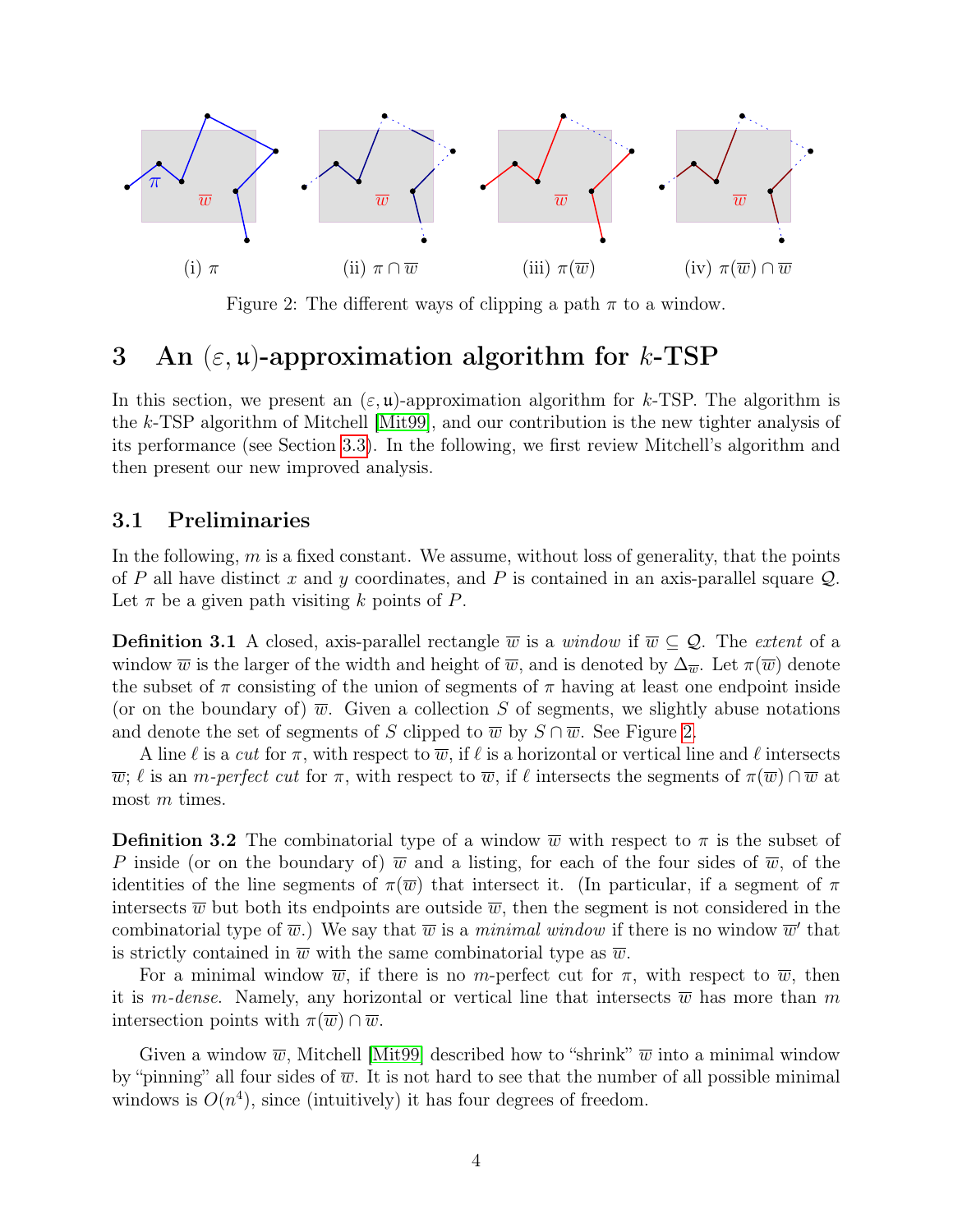

<span id="page-4-0"></span>Figure 3: (i) An instance of the WindowTSP problem. The segments specify how the solution crosses the boundary of  $\overline{w}$ . The connectivity constraints are as follows:  $p_1$  is required to connect to  $p_2$  (possibly via other points within  $\overline{w}$ ),  $p_3$  is required to connect to  $p_4$  (possibly via other points within  $\overline{w}$ ), and  $p_5$  is the starting point r of the path (namely, the degree of  $p_5$  is 1). The multi-paths are required to visit 9 points in the window. (ii) A possible solution.

**Claim 3.3** If a window  $\overline{w}$  is m-dense then  $\|\pi(\overline{w}) \cap \overline{w}\| \geq m \cdot \Delta_{\overline{w}}$ .

*Proof:* Assume, without loss of the generality, that the width of  $\overline{w}$  is greater than the height of  $\overline{w}$ , and the interval  $[x_1, x_2]$  is the projection of  $\overline{w}$  onto the x-axis. Let  $f(\alpha)$  denote the number of segments of  $\pi(\overline{w})$  within  $\overline{w}$  that intersects the vertical line  $x = \alpha$ . By the density of  $\overline{w}$ ,  $f(x) > m$  for  $x \in [x_1, x_2]$ . The total length of the segments of  $\pi(\overline{w}) \cap \overline{w}$  is lower bounded by the integral of  $f(x)$  over  $[x_1, x_2]$ , which in turn is lower bounded by  $m(x_2 - x_1) = m \cdot \Delta_{\overline{w}}$ .  $\blacksquare$ 

#### 3.2 Review of the k-TSP algorithm

The "new"  $(\varepsilon, \mathfrak{u})$ -approximation algorithm for k-TSP is the algorithm of Mitchell [\[Mit99\]](#page-13-1) for  $k$ -TSP, and we review it here only for the sake of completeness. We remind that the reader that  $m$  is a fixed (constant) number.

A problem instance of **WindowTSP** consists of: (i) a (minimal) window  $\overline{w}$  that contains at least one point of  $P$ , with its boundaries determined by (up to) four points of  $P$ , (ii) an integer  $h \geq 0$ , indicating how many points interior to  $\overline{w}$  should be visited, (iii) boundary information specifying at most m crossing segments (each determined by a pair of points of  $P$ , one interior to or on the boundary of  $\overline{w}$ , another outside  $\overline{w}$ ) for each side of the boundary of  $\overline{w}$ , and (iv) connectivity constraints, indicating which pairs of crossing segments are required to be connected within  $\overline{w}$ . The solution to the **WindowTSP** problem is a set of (hopefully short) paths inside window  $\overline{w}$  such that: (i) all of the boundary constraints are satisfied, (ii) all of the connectivity constraints within  $\overline{w}$  are satisfied, and (iii) h points of P are visited by the paths inside  $\overline{w}$ . See Figure [3.](#page-4-0)

Clearly, the rooted k-TSP problem can be formulated as a **WindowTSP** instance consisting of a bounding box  $\mathcal Q$  of P, a parameter k, empty boundary information, and connectivity constraints requiring that k points of P inside  $\mathcal Q$  must be connected by a single path, with  $r$  as an endpoint of the path.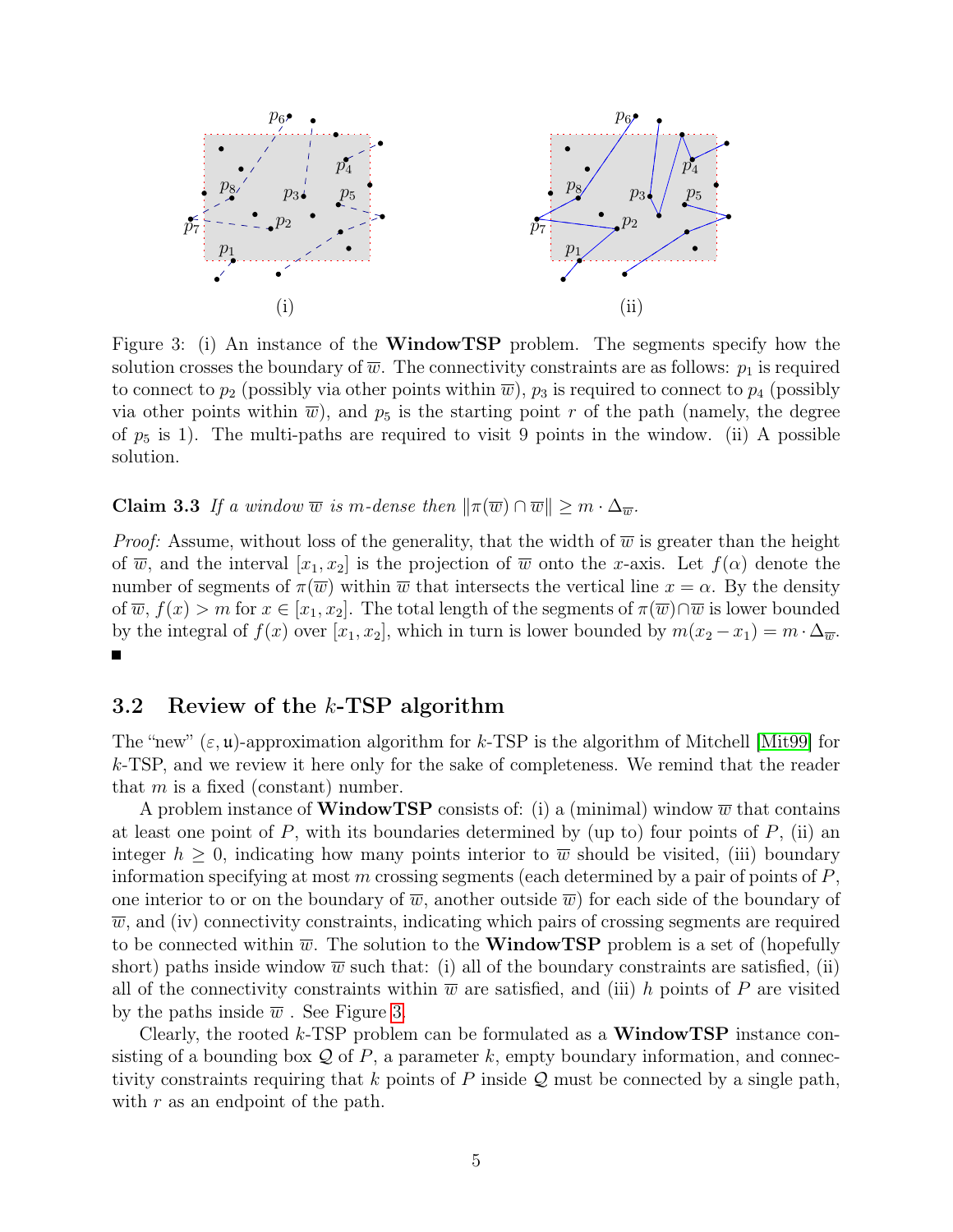

<span id="page-5-2"></span>Figure 4: Performing a cut on the WindowTSP instance of Figure [3.](#page-4-0) (i) A cut l divides the window  $\overline{w}$  into smaller windows  $\overline{w} \cap H^+$  and  $\overline{w} \cap H^-$ . (ii) The minimal window for  $\overline{w} \cap H^+$ . The segments represent the crossing boundary information for the new window. In particular, the segment  $p_1p_2$  is introduced when "guessing" the boundary information along the cut l before the recursive call. The other segments intersecting the boundary are inherited from the original instance. (iii) The minimal window for  $\overline{w} \cap H^-$ .

The recursive algorithm for **WindowTSP** works as follows. If the window  $\overline{w}$  has at most  $m$  points of  $P$  in its interior, then the problem is solved by enumeration of all possible solutions. Otherwise, the algorithm tries all possible cuts for the current window recursively, enumerating over all the possible choices of valid boundary information along this cut and computing the cheapest option. If there is no m-perfect cut then the algorithm performs a cut and reduces the intersection by introducing bridges; see Remark [3.4](#page-5-1) below. For our analysis, we only care whether a cut used by the algorithm is an  $m$ -perfect cut, or is it a more complicated cut.

When a cut divides a window into two smaller windows, we need to "shrink" those two windows into minimal windows. In particular, segments that just pass through a window are ignored during the shrinking. This is a small but important technicality. See Figure [4.](#page-5-2)

<span id="page-5-1"></span>Remark 3.4 The algorithm of Mitchell [\[Mit99\]](#page-13-1) also introduces bridges (close to, or) on the boundary of the window  $\overline{w}$ , where a bridge is a vertical or horizontal segment. To simplify our exposition, we ignored those bridges in describing the algorithm. Of course, for a correct working implementation those bridges are necessary. See [\[Mit99\]](#page-13-1) for full details. See also Remark [3.10](#page-8-1) below.

### <span id="page-5-0"></span>3.3 Analysis of the algorithm

The key observation in our analysis is that the approximation algorithm does not introduce any error when a cut is  $m$ -perfect. Thus, the error is introduced only when the algorithm works inside an m-dense window, but such windows have high "excess".

<span id="page-5-3"></span>**Definition 3.5** For a set S of segments, let  $I_x(S)$  denote the projection of S to x-axis; namely,  $I_x(S)$  is the set of all points  $\alpha$  (on the x-axis), such that the vertical line  $x = \alpha$ intersects the segments of S. Let  $len_x(S)$  denote the total length of  $I_x(S)$ . Note that  $I_x(S)$  is a set of (disjoint) intervals on the real line, and len<sub>x</sub>(S) is the total length of these intervals. We define  $I_{\nu}(S)$  and  $\text{len}_{\nu}(S)$  in a similar fashion.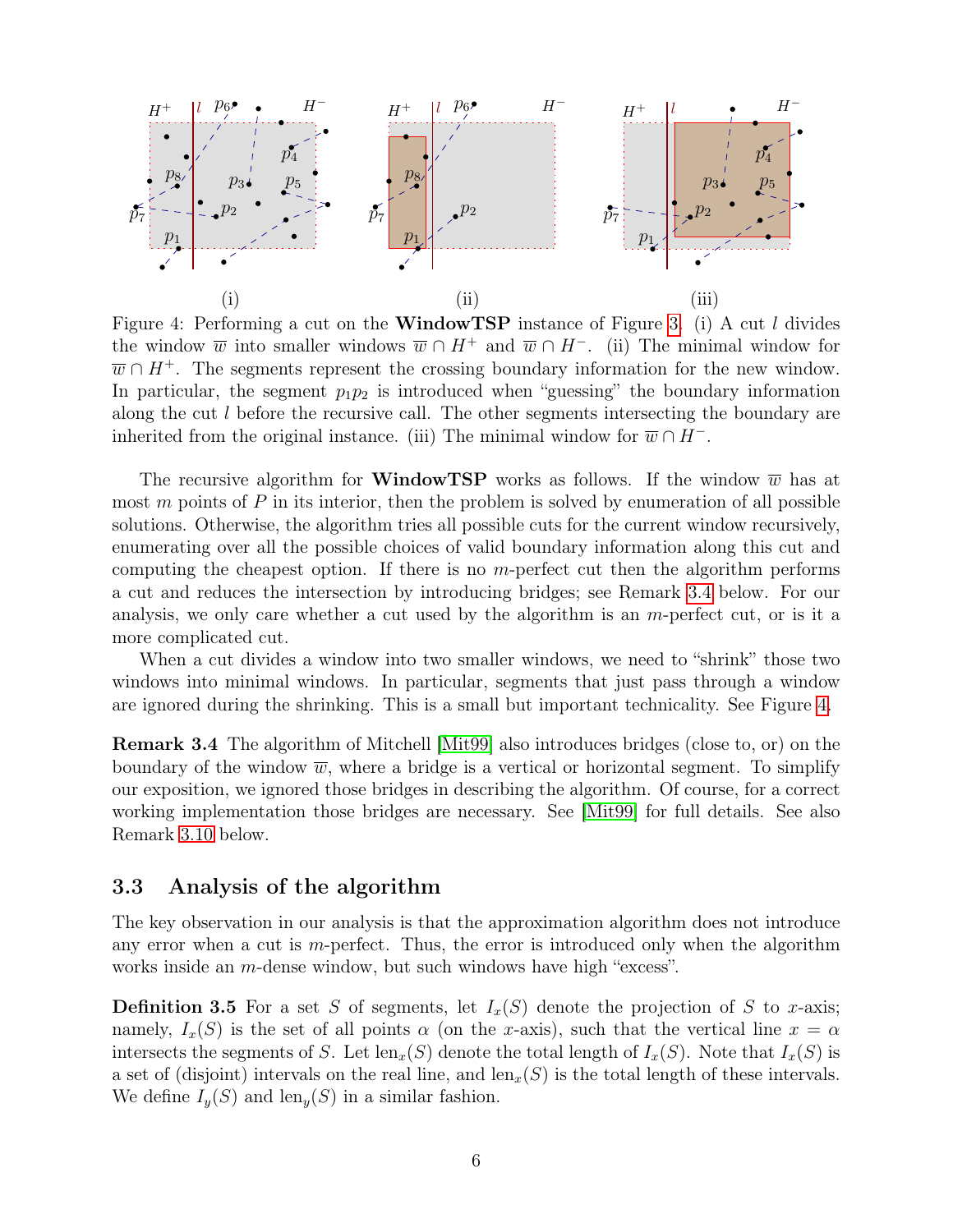

<span id="page-6-0"></span>Figure 5: Illustrating the intersection of a polygonal line  $\pi = \langle a, b, c, d, e, f \rangle$  with a window w. The set  $I_x(\pi \cap \overline{w})$  consists of the segments  $a_xb_x$  and  $d_xf_x$ ; the set  $I_y(\pi \cap \overline{w})$  $\sqrt{(\|a_x-b_x\|+\|d_x-f_x\|)^2+\|a_y-b_y\|^2}.$ consists of segment  $a_yb_y$ . The surplus of  $\pi$  in  $\overline{w}$  is  $\|a-b\| + \|d-e\| + \|e-f\|$ 

**Definition 3.6** For a window  $\overline{w}$  and a path  $\pi$ , the *surplus* of  $\pi$  in  $\overline{w}$  is

$$
\rho(\overline{w}, \pi) = ||\pi \cap \overline{w}|| - \sqrt{(\text{len}_x(\pi \cap \overline{w}))^2 + (\text{len}_y(\pi \cap \overline{w}))^2}.
$$

It is easy to verify that the surplus is always non-negative. See Figure [5.](#page-6-0)

<span id="page-6-1"></span>**Lemma 3.7** If  $X, Y, X_1, \ldots, X_n, Y_1, \ldots, Y_n$  are non-negative real numbers such that

$$
\sum_{i=1}^{n} X_i \ge X \quad and \quad \sum_{i=1}^{n} Y_i \ge Y,
$$
  

$$
\sqrt{X_i^2 + Y_i^2} \ge \sqrt{X^2 + Y^2}.
$$

*Proof:* This is an easy application of the triangle inequality. Indeed, let  $q_i$  be the point  $(\sum_{j=1}^i X_j, \sum_{j=1}^i Y_j)$  in the plane, for  $1 \leq i \leq n$ ; and let  $q_0 = (0,0)$ . Consider the path  $\pi = \langle q_0, q_1, \ldots, q_n \rangle$ . Clearly, we have that

$$
\|\pi\| = \sum_{i=1}^{n} \sqrt{X_i^2 + Y_i^2} = \sum_{i=1}^{n} \|q_i - q_{i-1}\| \ge \|q_n - q_0\|
$$

$$
= \sqrt{\left(\sum_{i=1}^{n} X_i\right)^2 + \left(\sum_{i=1}^{n} Y_i\right)^2} \ge \sqrt{X^2 + Y^2},
$$

<span id="page-6-2"></span>as required.

then  $\sum_{n=1}^n$ 

 $i=1$ 

**Lemma 3.8** Let  $\overline{D}$  be a set of interior disjoint windows (inside Q), and let  $\pi$  be a polygonal **Lemma 3.8** Let D be a set of interior assoint windows (inside path inside Q. We have that  $\mathcal{E}_{\pi,2} \geq \sum_{\overline{w} \in \overline{D}} (\|\pi \cap \overline{w}\| - \sqrt{2}\Delta_{\overline{w}})$ .

*Proof:* Let  $\Psi$  be a decomposition of  $\mathcal Q$  into interior disjoint axis-parallel rectangles such that  $\Psi$  contains all of the rectangles of  $\overline{D}$ . Let  $X = \text{len}_x(\pi \cap \mathcal{Q})$  and  $Y = \text{len}_y(\pi \cap \mathcal{Q})$ . For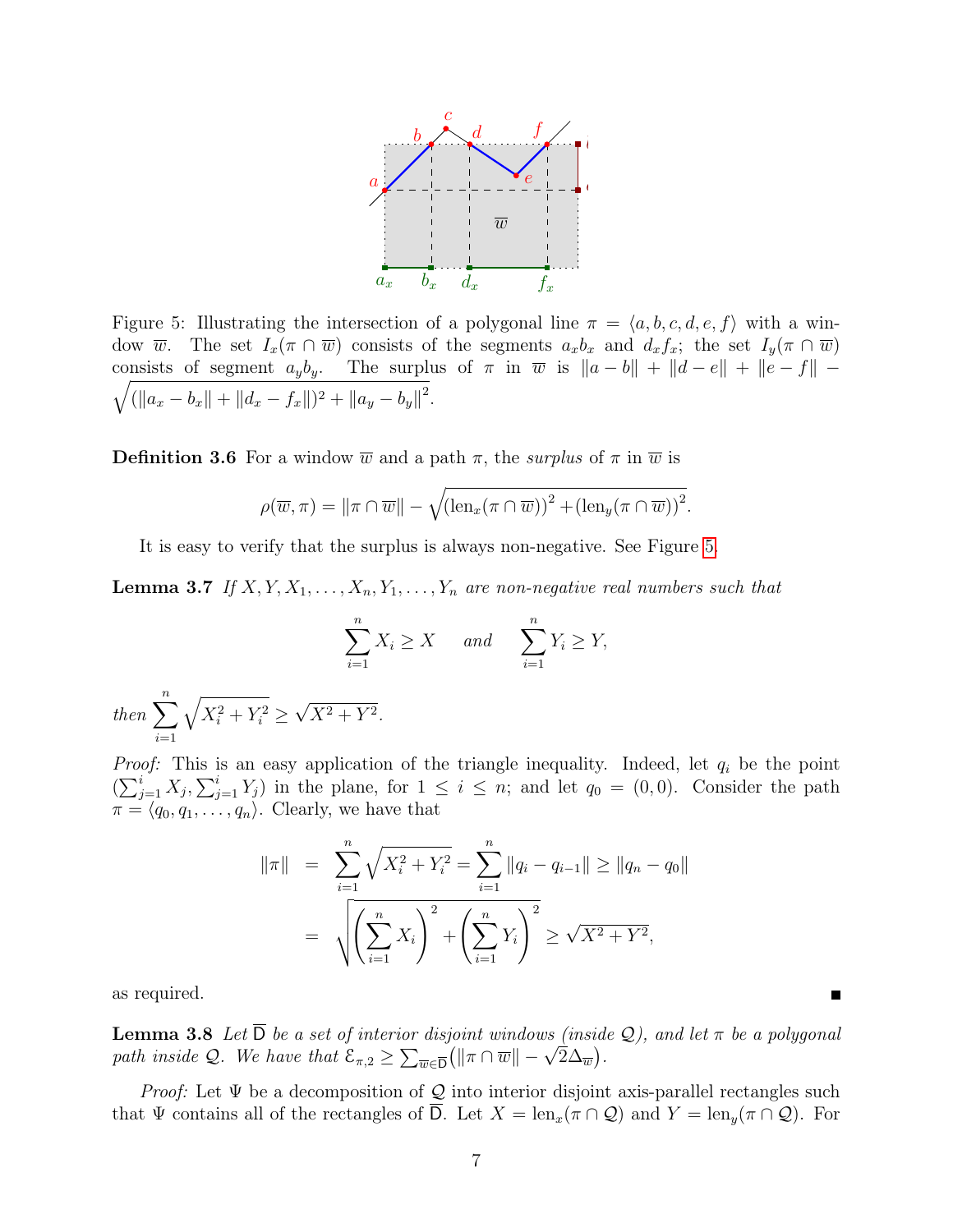a window  $\overline{w}$ , let  $X_{\overline{w}} = \text{len}_x(\pi \cap \overline{w})$  and  $Y_{\overline{w}} = \text{len}_y(\pi \cap \overline{w})$ . Clearly,  $X \leq \sum_{\overline{w} \in \Psi} X_{\overline{w}}$  and  $Y \leq \sum_{\overline{w} \in \Psi} Y_{\overline{w}}$ , since  $I_x(\pi) = \bigcup_{\overline{w} \in \Psi} I_x(\pi \cap \overline{w})$  and  $I_y(\pi) = \bigcup_{\overline{w} \in \Psi} I_y(\pi \cap \overline{w})$ . Let s and t be the two endpoints of  $\pi$ . We have that

$$
\mathcal{E}_{\pi,2} = \|\pi\| - \|s - t\| = \|\pi\| - \sqrt{\text{len}_x(st)^2 + \text{len}_y(st)^2} \ge \|\pi\| - \sqrt{X^2 + Y^2},
$$

since  $\text{len}_x(st) \leq X$  and  $\text{len}_y(st) \leq Y$ . On the other hand, by Lemma [3.7,](#page-6-1) we get  $\sqrt{X^2 + Y^2} \leq$  $\sum_{\overline{w}\in\Psi}\sqrt{X_{\overline{w}}^2+Y_{\overline{w}}^2}$ , since  $\sum_{\overline{w}\in\Psi}X_{\overline{w}}\geq X$  and  $\sum_{\overline{w}\in\Psi}Y_{\overline{w}}\geq Y$ . Therefore,

$$
\mathcal{E}_{\pi,2} \geq \|\pi\| - \sqrt{X^2 + Y^2} \geq \|\pi\| - \sum_{\overline{w} \in \Psi} \sqrt{X_{\overline{w}}^2 + Y_{\overline{w}}^2} = \sum_{\overline{w} \in \Psi} \left( \|\pi \cap \overline{w}\| - \sqrt{X_{\overline{w}}^2 + Y_{\overline{w}}^2} \right)
$$

$$
= \sum_{\overline{w} \in \Psi} \rho(\overline{w}, \pi) = \sum_{\overline{w} \in \overline{D}} \rho(\overline{w}, \pi) + \sum_{\overline{w} \in \Psi \backslash \overline{D}} \rho(\overline{w}, \pi) \geq \sum_{\overline{w} \in \overline{D}} \rho(\overline{w}, \pi),
$$

because the surplus  $\rho(\overline{w}, \pi)$  is always non-negative. Now, since

$$
\rho(\overline{w}, \pi) = \|\pi \cap \overline{w}\| - \sqrt{X_{\overline{w}}^2 + Y_{\overline{w}}^2} \ge \|\pi \cap \overline{w}\| - \sqrt{\Delta_{\overline{w}}^2 + \Delta_{\overline{w}}^2} = \|\pi \cap \overline{w}\| - \sqrt{2}\Delta_{\overline{w}},
$$
  
we obtain  $\mathcal{E}_{\pi, 2} \ge \sum_{\overline{w} \in \overline{D}} \rho(\overline{w}, \pi) \ge \sum_{\overline{w} \in \overline{D}} (\|\pi \cap \overline{w}\| - \sqrt{2}\Delta_{\overline{w}}),$  as claimed.

<span id="page-7-0"></span>**Theorem 3.9** Let  $\pi = \langle p_1, p_2, \ldots, p_k \rangle$  be an arbitrary path that visits k points of P, and let  $\mathfrak{u} \geq 2$  be an arbitrary fixed integer. One can compute, in  $n^{O(\mathfrak{u})}$  time, a path that starts at  $p_1$ and visits k points of P, and its length is at most  $\|\pi\| + \mathcal{E}_{\pi,\mathfrak{u}}/\mathfrak{u}$ .

*Proof:* Set  $m = \lceil 2 \rceil$ √  $\overline{2}\mathfrak{u}$ , and use the algorithm presented above. The running time bound follows readily. Thus, we only need to argue that the path computed is indeed within the claimed bound on the length.

Thus, consider the (conceptual) execution of the recursive algorithm over the path  $\pi$ , performing the recursive calls according to  $\pi$ . Specifically, let  $\overline{w}$  be a *minimal* window that is visited by the recursive algorithm when applied to  $\pi$ . If an m-perfect cut (for  $\pi$ ) exists with respect to  $\overline{w}$ , then we use it to cut the window  $\overline{w}$  into two parts and proceed recursively on each side of the cut. If such an m-perfect cut does not exist for  $\overline{w}$  (that is,  $\overline{w}$  is mdense), then we (conceptually) stop, and use the results returned by the recursive call on this window. We claim that for these specific choices, the recursive algorithm computes a path  $\sigma$ , such that  $\|\sigma\|$  is as required. Since the recursive algorithm returns a path no longer than  $\sigma$ , this would imply the theorem.

Let  $D$  be the set of m-dense windows (which by the algorithm execution are minimal windows) visited by the algorithm when applied to  $\pi$ . Let  $S = S^{\mu}_{opt}(\pi)$  be an optimal uskeleton for  $\pi$ , and let  $\pi_1, \ldots, \pi_{u-1}$  be the breakup of  $\pi$  into subpaths by the vertices of S. By Lemma [3.8,](#page-6-2) we have that

$$
\mathcal{E}_{\pi,\mathfrak{u}} = \sum_{j=1}^{\mathfrak{u}-1} \mathcal{E}_{\pi_j,2} \geq \sum_{j=1}^{\mathfrak{u}-1} \sum_{\overline{w} \in \overline{D}} \left( \|\pi_j \cap \overline{w}\| - \sqrt{2}\Delta_{\overline{w}} \right) = \sum_{\overline{w} \in \overline{D}} \sum_{j=1}^{\mathfrak{u}-1} \left( \|\pi_j \cap \overline{w}\| - \sqrt{2}\Delta_{\overline{w}} \right)
$$

$$
= \sum_{\overline{w} \in \overline{D}} \left( \|\pi \cap \overline{w}\| - \sqrt{2}(\mathfrak{u} - 1)\Delta_{\overline{w}} \right) \geq \sum_{\overline{w} \in \overline{D}} \frac{\|\pi \cap \overline{w}\|}{2},
$$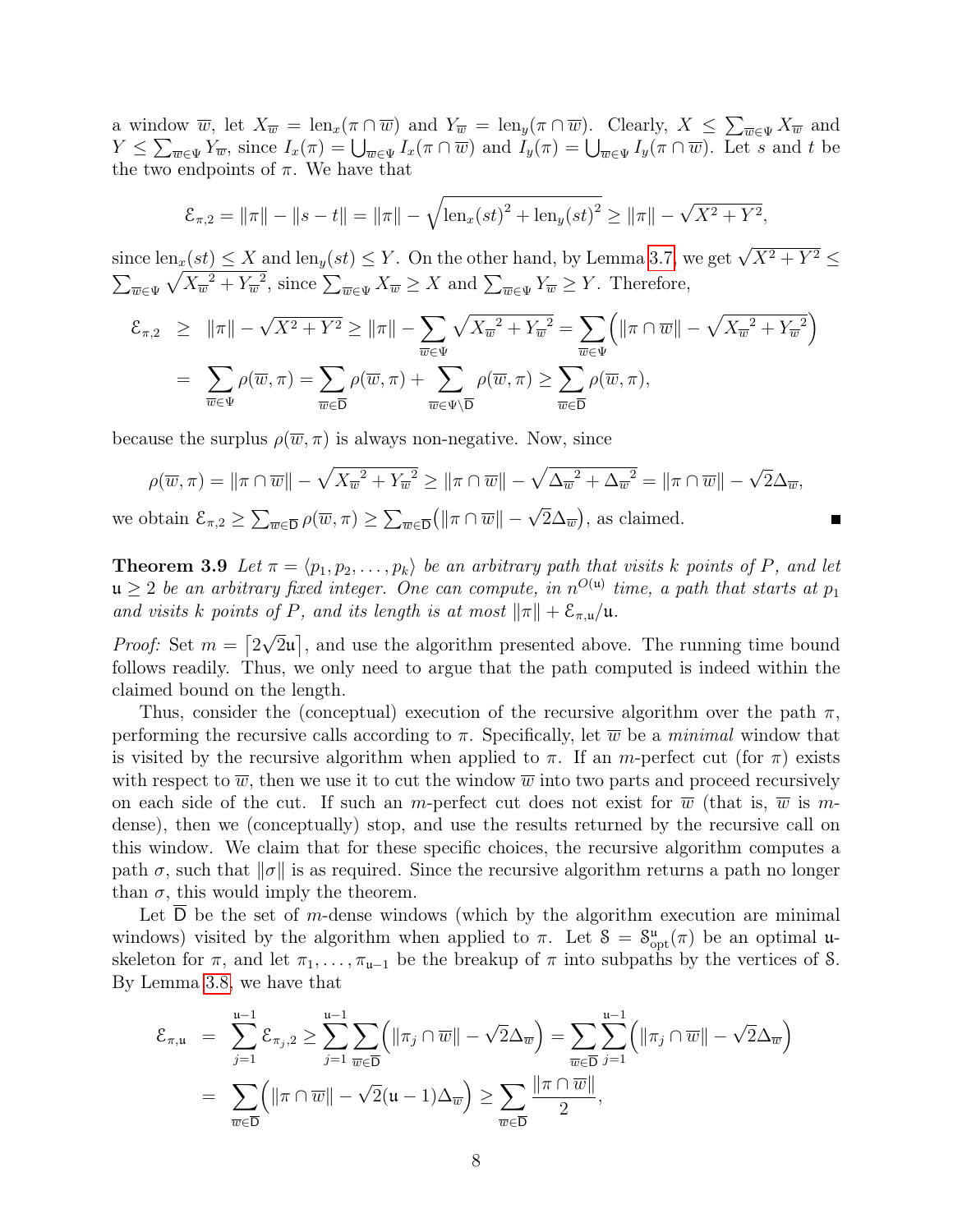since  $\|\pi \cap \overline{w}\| \geq m\Delta_{\overline{w}}$ , for each  $\overline{w} \in \overline{D}$  (by Claim [3.3\)](#page-3-2), and  $m = \lceil 2 \rceil$ √  $\overline{2}\mathfrak{u} \rceil \geq 2$ √ 2u. Now, note that  $\pi(\overline{w}) \cap \overline{w}$  is a subset of  $\pi \cap \overline{w}$ , and henceforth it holds

<span id="page-8-2"></span>
$$
\mathcal{E}_{\pi,\mathfrak{u}} \ge \sum_{\overline{w} \in \overline{\mathsf{D}}} \frac{\|\pi \cap \overline{w}\|}{2} \ge \sum_{\overline{w} \in \overline{\mathsf{D}}} \frac{\|\pi(\overline{w}) \cap \overline{w}\|}{2}.
$$
 (1)

For an m-dense window  $\overline{w} \in \overline{D}$ , the path  $\sigma$  output by the algorithm (when applied to  $\pi$ ) inside  $\overline{w}$  is of length  $\leq (1+1/m) \cdot ||\pi(\overline{w}) \cap \overline{w}||$ , as this is the performance guarantee provided by Mitchell's analysis [\[Mit99\]](#page-13-1). Namely, the error introduced by the approximation inside  $\overline{w}$ is bounded by  $\|\pi(\overline{w}) \cap \overline{w}\|/m$ . For windows (visited by the algorithm when applied to  $\pi$ ) that are not m-dense, the path  $\sigma$  within them is identical to the path  $\pi$ . Thus, for the path  $\sigma$ , it follows from Eq. [\(1\)](#page-8-2) that

$$
\|\sigma\| - \|\pi\| \le \sum_{\overline{w} \in \overline{D}} \frac{\|\pi(\overline{w}) \cap \overline{w}\|}{m} = \frac{2}{m} \sum_{\overline{w} \in \overline{D}} \frac{\|\pi(\overline{w}) \cap \overline{w}\|}{2} \le \frac{2\mathcal{E}_{\pi,\mathfrak{u}}}{m} < \frac{\mathcal{E}_{\pi,\mathfrak{u}}}{\mathfrak{u}},
$$

since  $m \geq 2\sqrt{2}\mathfrak{u}$ .

It is possible to prove Lemma [3.8](#page-6-2) and Theorem [3.9](#page-7-0) directly, by arguing that the skeleton can be replaced by an alternative skeleton that is longer and is still shorter, by the excess in the dense windows, than an optimal path. (Since excess is a global property that is not directly defined for windows, the resulting argument in somewhat more complicated.) We provide the more technical proof above, since it brings to the forefront the notion of surplus. Note that the surplus is decomposition sensitive, as such, it might be much smaller than the excess. Therefore, the analysis of Theorem [3.9](#page-7-0) is probably loose, as the bound on the error depends solely on the surplus in the dense windows.

<span id="page-8-1"></span>Remark 3.10 As mentioned in Remark [3.4,](#page-5-1) we ignored the use of bridges in describing Mitchell's algorithm [\[Mit99\]](#page-13-1). Our analysis implies that the use of those bridges is restricted only to dense windows, where all we need is the performance guarantees already provided by Mitchell's analysis. In particular, for those dense windows, we can also use Arora's algorithm. This is the main insight we use in extending our algorithm to higher dimensions.

# <span id="page-8-0"></span>4 An  $(\varepsilon, \mathfrak{u})$ -approximation algorithm for k-TSP in  $\mathbb{R}^d$

In this section, we present an  $(\varepsilon, \mathfrak{u})$ -approximation algorithm for k-TSP in higher dimensions, by combining Mitchell's methods together with Arora's k-TSP algorithm [\[Aro98\]](#page-13-0). Throughout the section, we are concerned with  $\mathbb{R}^d$ , where  $d > 2$  is a fixed constant.

Let  $Q$  be an axis-parallel d-dimensional hypercube that contains the point set  $P$ . In the following, m is a fixed constant,  $\pi$  is a given path visiting k points of P. The following definitions are analogous to the ones in Section [3.](#page-3-0)

**Definition 4.1** A closed, axis-parallel d-dimensional box  $\overline{w}$  is a window if  $\overline{w} \subseteq \mathcal{Q}$ . The extent of a window  $\overline{w}$  is the largest side length of  $\overline{w}$ , and is denoted by  $\Delta_{\overline{w}}$ .

A  $(d-1)$ -dimensional hyperplane  $\ell$  is a cut for  $\pi$ , with respect to  $\overline{w}$ , if  $\ell$  is axis-parallel and  $\ell$  intersects  $\overline{w}$ ;  $\ell$  is an m-perfect cut for  $\pi$ , with respect to  $\overline{w}$ , if  $\ell$  intersects the segments of  $\pi(\overline{w}) \cap \overline{w}$  at most m times.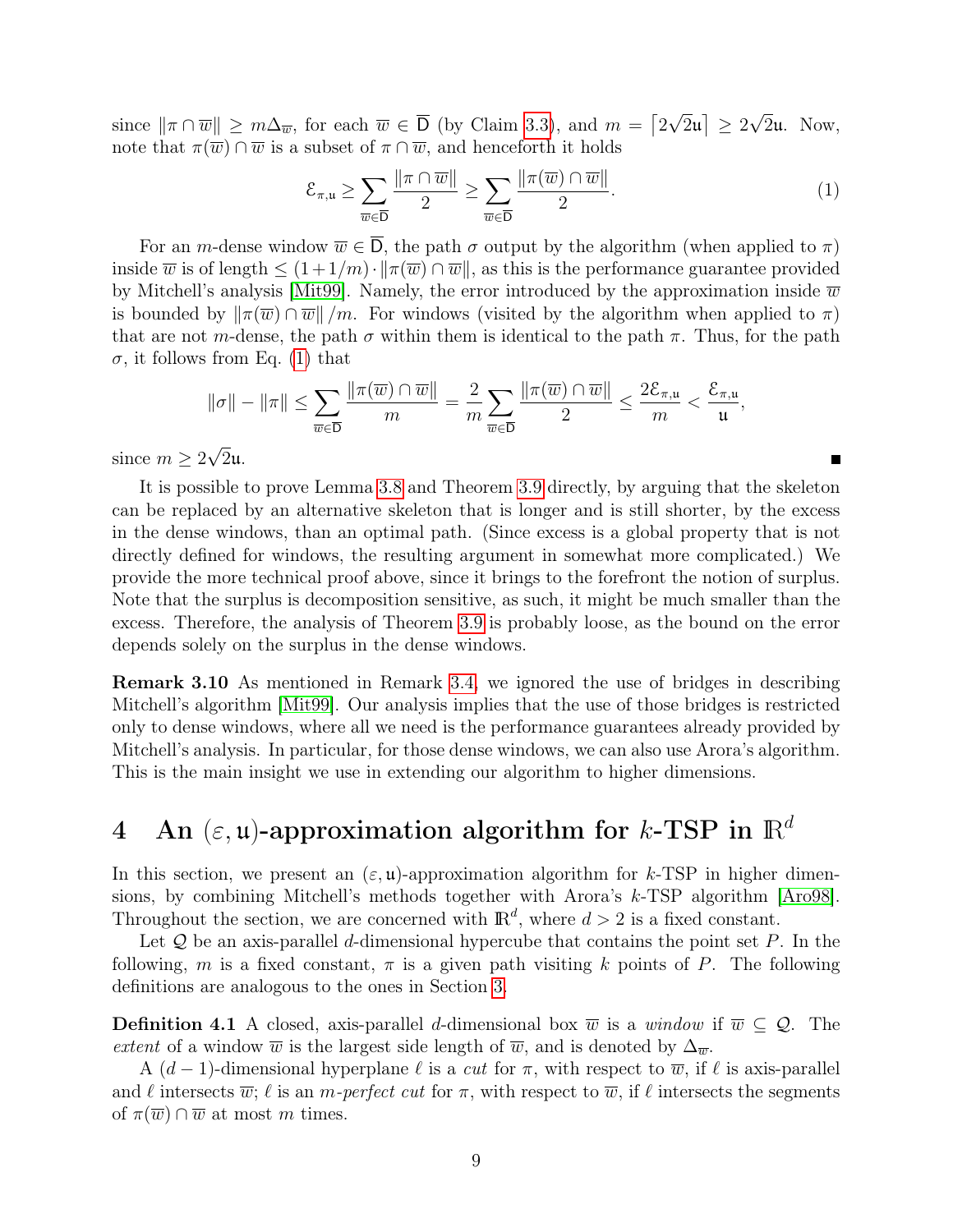**Definition 4.2** The combinatorial type of a window  $\overline{w}$  with respect to  $\pi$  is the subset of P inside (or on the boundary of)  $\overline{w}$  and a listing, for each facet of  $\overline{w}$ , of the identities of the line segments of  $\pi(\overline{w})$  that intersect it. We say that  $\overline{w}$  is a minimal window if there is no window  $\overline{w}'$  that is strictly contained in  $\overline{w}$  with the same combinatorial type as  $\overline{w}$ .

For a minimal window  $\overline{w}$ , if there is no m-perfect cut for  $\pi$ , with respect to  $\overline{w}$ , then it is m-dense. Namely, any axis-parallel  $(d-1)$ -dimensional hyperplane that intersects  $\overline{w}$  has more than m intersection points with  $\pi(\overline{w}) \cap \overline{w}$ .

The following claim is an immediate extension of Claim [3.3.](#page-3-2)

#### **Claim 4.3** If a window  $\overline{w}$  is m-dense then  $\|\overline{w}\cap\pi\|\geq m\cdot\Delta_{\overline{w}}$ .

To bootstrap our algorithm, we need a  $(1 + \varepsilon)$ -approximation algorithm for the **Win**dowTSP problem in  $\mathbb{R}^d$ . To this end, note that the WindowTSP problem seeks a set of  $O(md)$  paths (with prespecified endpoints) that collectively visits a prespecified number of points inside the given window; it is not hard to adapt Arora's technique to solve the **WindowTSP** problem in  $n^{O(md)} \cdot O(m \log n)^{(m\sqrt{d})^{O(d)}}$  time, such that the solution has a total length  $\leq (1+1/m)L(\overline{w})$ , where  $L(\overline{w})$  denotes the length of an optimal solution inside the specified window  $\overline{w}$ . (This problem can be solved even faster, but it has no impact on the overall performance of our algorithm.) The required adaption is straightforward and we omit the tedious but easy details; see [\[Aro98,](#page-13-0) [AK03\]](#page-13-11). We denote this subroutine by kDenseAprxTSP.

For an instance of the **WindowTSP** problem, the algorithm works as follows. If  $\overline{w}$  has at most  $m$  points of  $P$  in its interior, then the subproblem is solved by brute force. Otherwise, the algorithm chooses the smaller value returned by the following two options.

- (a) Use kDenseAprxTSP to solve this problem, providing a solution with total length at most  $(1 + 1/m)L(\overline{w})$ , where  $L(\overline{w})$  denotes the length of an optimal solution inside  $\overline{w}$ .
- (b) Solve the problem recursively, optimizing over all choices associated with an m-perfect cut of window  $\overline{w}$ . (As in the  $\mathbb{R}^2$  case, before performing the recursive calls, we need to shrink the windows formed by the cut into minimal windows.)
	- (i) There are  $O(d \cdot n^2)$  choices for a cut. More specifically, there are d choices of (axial) directions; and we can always let the cut pass through either a point of  $P$  or an intersection point between  $\pi(\overline{w})$  and the boundary of  $\overline{w}$ . Since  $\pi(\overline{w})$  is a subset of the set of  $\binom{n}{2}$  $\binom{n}{2}$  possible segments (namely, all segments connecting a pair of points of P), it follows that there are  $O(n^2)$  possible intersection points between  $\pi(\overline{w})$  and the boundary of  $\overline{w}$ .
	- (ii) There are  $O(k)$  choices of the number of points visited in new subproblems, subject to the requirement that the total number of points visited within the two subproblems is equal to the number specified in the given instance.
	- (iii) There are  $O(n^{2m})$  choices of new boundary information on the cut. Specifically, we select  $\leq m$  segments (each determined by a pair of points of P) that cross the cut. We require that the boundary information of the new subproblems be consistent with the boundary information of the given instance.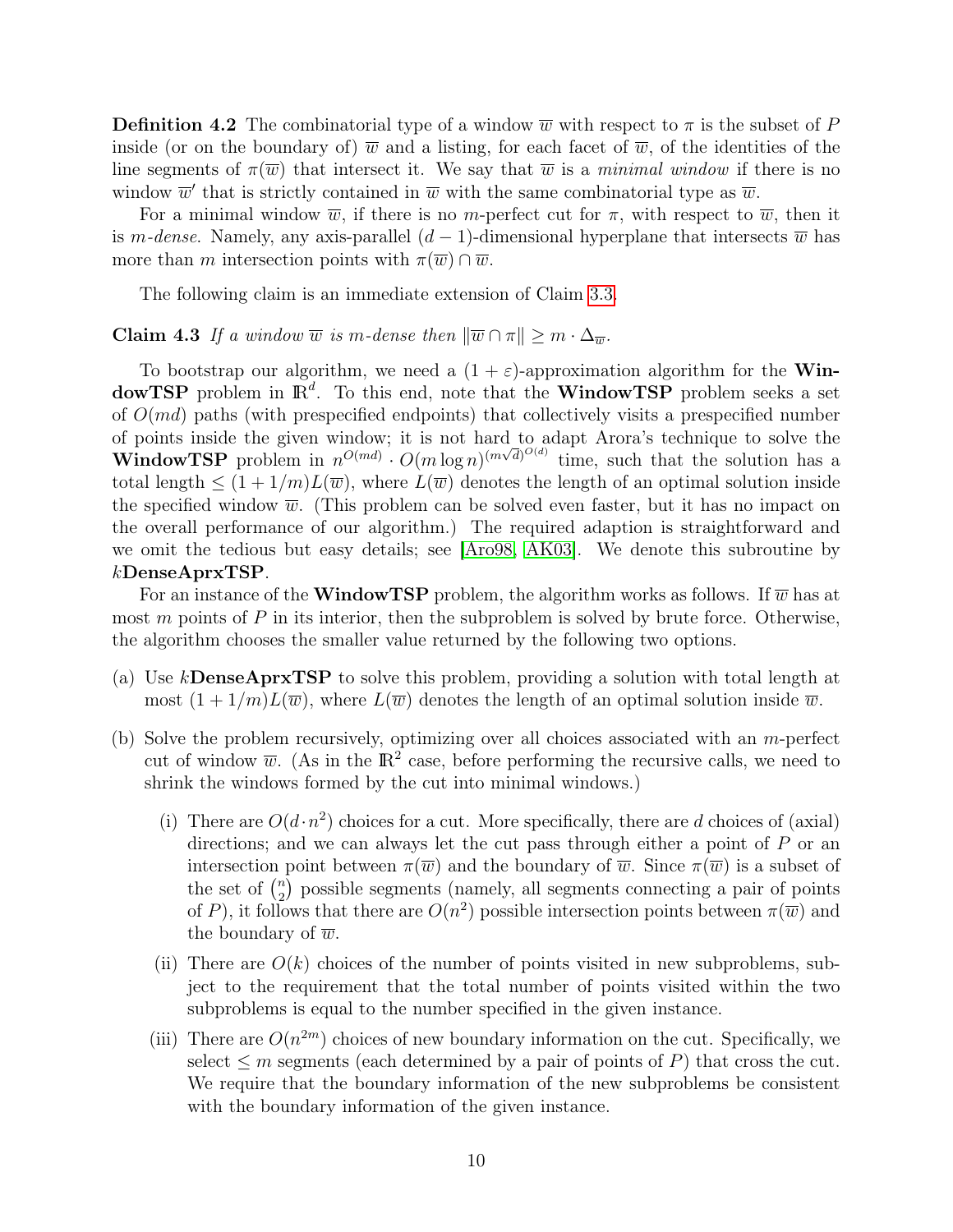(iv) There are a constant number of choices (since  $m$  and  $d$  are fixed constants) of connectivity constraints for the two new subproblems determined by the cut, subject to the requirement that these constraints be consistent with the constraints of the given instance.

Let  $k$ **TSPAprxAlg** denote this recursive algorithm. One can easily use memoization to turn it into an efficient dynamic programming algorithm. There are  $O(k \cdot n^{2d} \cdot (n^{2m})^{2d}) =$  $O(k n^{(4m+2)d})$  possible subproblems, since there are  $O(k)$  choices for the number of points that should be visited within  $\overline{w}$ ,  $O(n^{2d})$  choices of  $\overline{w}$ , and  $O(n^{2m})$  choices of crossing segments on each of the 2d facets of  $\overline{w}$ . (The number of possible connectivity constraints is a constant since  $m$  and  $d$  are fixed constants.)

Remark 4.4 Before analyzing this algorithm, observe that it can be viewed as the combination of Mitchell's method [\[Mit99\]](#page-13-1) with Arora's k-TSP algorithm [\[Aro98\]](#page-13-0). Specifically, the algorithm top structure follows Mitchell's method. However, conceptually, whenever the algorithm "encounters" a dense window, it uses  $k$ **DenseAprxTSP** (which is an easy extension of Arora's k-TSP algorithm).

To see why we had to modify Mitchell's algorithm, observe that the algorithm in Section [3](#page-3-0) cannot be used in higher dimensions directly, because part of Mitchell's k-TSP algorithm relies on a crucial property of  $m$ -guillotine subdivisions in the plane. Namely, it introduces (and accounts for the additional length of) bridges on the path to decrease the interaction of the path with the outside world when considering dense windows. It is not known how to extend this directly to higher dimensions. However, the need for bridges arises only when a window is dense. In a dense window (in higher dimensions) we can circumvent this issue altogether by using Arora's algorithm (namely kDenseAprxTSP). Similarly, using Arora's algorithm on its own does not suffice here, since it introduces errors (by deflecting paths through "portals") even in windows which are not dense.

Analysis. To analyze the algorithm, we extend the definition of surplus (see Definition [3.6\)](#page-5-3) to higher dimensions in a natural way. The following lemma is the analog of Lemma [3.8.](#page-6-2)

**Lemma 4.5** Let  $\overline{D}$  be a set of interior disjoint windows (inside  $\mathcal{Q}$ ), and let  $\pi$  be a polygonal path inside Q. We have that  $\mathcal{E}_{\pi,2} \geq \sum_{\overline{w} \in \overline{D}} \left( \|\pi \cap \overline{w}\| - \sqrt{d} \Delta_{\overline{w}} \right)$ .

The following theorem is similar to Theorem [3.9.](#page-7-0)

<span id="page-10-0"></span>**Theorem 4.6** Let  $\pi = \langle p_1, p_2, \ldots, p_k \rangle$  be an arbitrary path that visits k points of P, and let  $u \geq 2$  be an arbitrary fixed integer. One can compute, in  $n^{O(\mu d \sqrt{d})} \cdot (u)$ √  $\overline{d} \log n$ <sup>(ud) $^{O(d)}$ </sup> time, a path that starts at  $p_1$  and visits k points of P, and its length is at most  $\|\pi\| + \mathcal{E}_{\pi,\mathfrak{u}}/\mathfrak{u}$ .

*Proof:* Set  $m = \lceil 2 \rceil$ √  $\overline{d} \cdot \mathfrak{u}$ . Observe that the algorithm  $k$ **TSPAprxAlg** uses the algorithm  $k$ **DenseAprxTSP** inside the dense windows, which provides the required approximation guarantee. The argument now follows the proof of Theorem [3.9](#page-7-0) (almost) verbatim, and is thus omitted.

Note, that the algorithm in this section also works for the planar case (namely  $d = 2$ ).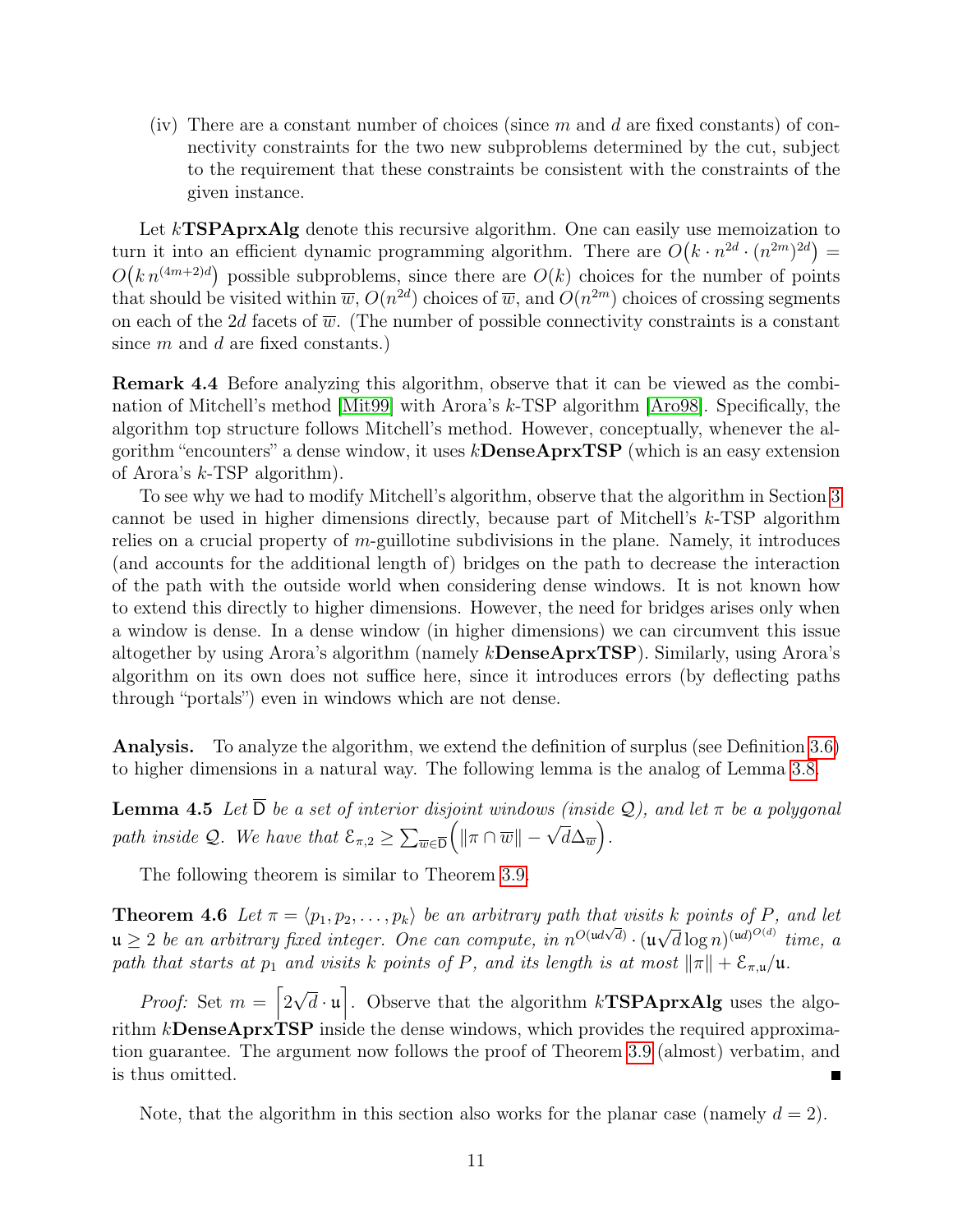

<span id="page-11-2"></span>Figure 6: (i) The path  $\pi_{opt}^*$  is divided into  $\mathfrak{u} = 5$  subpaths, each of which visits an (roughly) equal number of points. (ii) Since  $\mathcal{E}_2 \geq \sum_{i=1}^{\mu} \mathcal{E}_i/\mu$ , we obtain the desired path  $\pi'$  by connecting  $p_{\alpha_2}$  to  $p_{\alpha_3}$ .

## <span id="page-11-0"></span>5 A PTAS for orienteering

Next, we apply the algorithm of Theorem [4.6](#page-10-0) to the rooted orienteering problem.

**Lemma 5.1** Given a set P of n points in  $\mathbb{R}^d$ , a budget B, and a root  $r = p_1$ , let  $\pi_{\text{opt}}^* =$  $\langle p_1, p_2, \ldots, p_k \rangle$  be an optimal rooted orienteering path starting at r with budget B. One can compute, in  $n^{O(d\sqrt{d}/\varepsilon)} \cdot (\sqrt{d}\log n/\varepsilon)^{(d/\varepsilon)^{O(d)}}$  time, a path such that it starts at r and visits at least  $(1 - \varepsilon)k$  points of P, and its length is at most B.

*Proof:* Set  $\mathfrak{u} = [2/\varepsilon]$ . Let  $\pi_{\text{opt}}^*(i,j) = \langle p_i, p_{i+1}, \ldots, p_j \rangle$  denote the portion of the path  $\pi_{\text{opt}}^*$  from  $p_i$  to  $p_j$ , and let  $\mathcal{E}(i, j) = ||\pi_{\text{opt}}^*(i, j)|| - ||p_i - p_j||$  denote its 2-excess. Let  $\alpha_i =$  $\lceil (i-1)(k-1)/\mu \rceil + 1$ . By the definition, we have  $\alpha_1 = 1$  and  $\alpha_{\mu+1} = k$ , and furthermore, each subpath  $\pi_{\text{opt}}^*(\alpha_i, \alpha_{i+1})$  visits

<span id="page-11-1"></span>
$$
\alpha_{i+1} - \alpha_i - 1 = \left( \left\lceil \frac{i(k-1)}{\mathfrak{u}} \right\rceil + 1 \right) - \left( \left\lceil \frac{(i-1)(k-1)}{\mathfrak{u}} \right\rceil + 1 \right) - 1 \le \left\lfloor \frac{k-1}{\mathfrak{u}} \right\rfloor \tag{2}
$$

points (excluding the endpoints  $p_{\alpha_i}$  and  $p_{\alpha_{i+1}}$ ).

Consider the subpaths  $\pi_{\text{opt}}^*(\alpha_1, \alpha_2), \ldots, \pi_{\text{opt}}^*(\alpha_{\mathfrak{u}}, \alpha_{\mathfrak{u}+1})$  of  $\pi_{\text{opt}}^*$  and their 2-excesses  $\mathcal{E}_1$  =  $\mathcal{E}(\alpha_1, \alpha_2), \ldots, \mathcal{E}_{\mathfrak{u}} = \mathcal{E}(\alpha_{\mathfrak{u}}, \alpha_{\mathfrak{u}+1}),$  respectively. Clearly, there exists an index  $\nu, 1 \leq \nu \leq \mathfrak{u},$ such that  $\mathcal{E}_{\nu} \geq (\sum_{i=1}^{\mathfrak{u}} \mathcal{E}_i)/\mathfrak{u}$ .

By connecting the vertex  $p_{\alpha_{\nu}}$  directly to the vertex  $p_{\alpha_{\nu+1}}$  in  $\pi^*_{\text{opt}}$ , we obtain a new path  $\pi' = \langle p_1, p_2, \dots, p_{\alpha_{\nu+1}}, p_{\alpha_{\nu+1}+1}, \dots, p_k \rangle$ . Observe that  $\|\pi'\| = \|\pi_{\text{opt}}^*\| - \mathcal{E}_{\nu}$ , and by Eq. [\(2\)](#page-11-1),  $\pi'$  visits at least  $k-(\alpha_{\nu+1}-\alpha_{\nu}-1) \geq k-\lfloor (k-1)/\mathfrak{u} \rfloor \geq (1-1/\mathfrak{u})k$  points of P. See Figure [6.](#page-11-2)

Consider the  $(\mathfrak{u} + 1)$ -skeleton  $\mathcal{S}' = \langle p_{\alpha_1}, p_{\alpha_2}, \dots, p_{\alpha_{\mathfrak{u}+1}} \rangle$  of  $\pi'$ . By the definition of  $\mathcal{E}_i$ , we have that  $||\mathcal{S}'|| = ||\pi_{\text{opt}}^*|| - \sum_{i=1}^{\mu} \mathcal{E}_i$ . Therefore, by the definition of  $\mathcal{E}_{\pi',\mu+1}$ , we have that

$$
\mathcal{E}_{\pi',\mathfrak{u}+1} \leq ||\pi'|| - ||\mathcal{S}'|| = (||\pi_{\mathrm{opt}}^*|| - \mathcal{E}_{\nu}) - (||\pi_{\mathrm{opt}}^*|| - \sum_{i=1}^{\mathfrak{u}} \mathcal{E}_i) = \sum_{i=1}^{\mathfrak{u}} \mathcal{E}_i - \mathcal{E}_{\nu}.
$$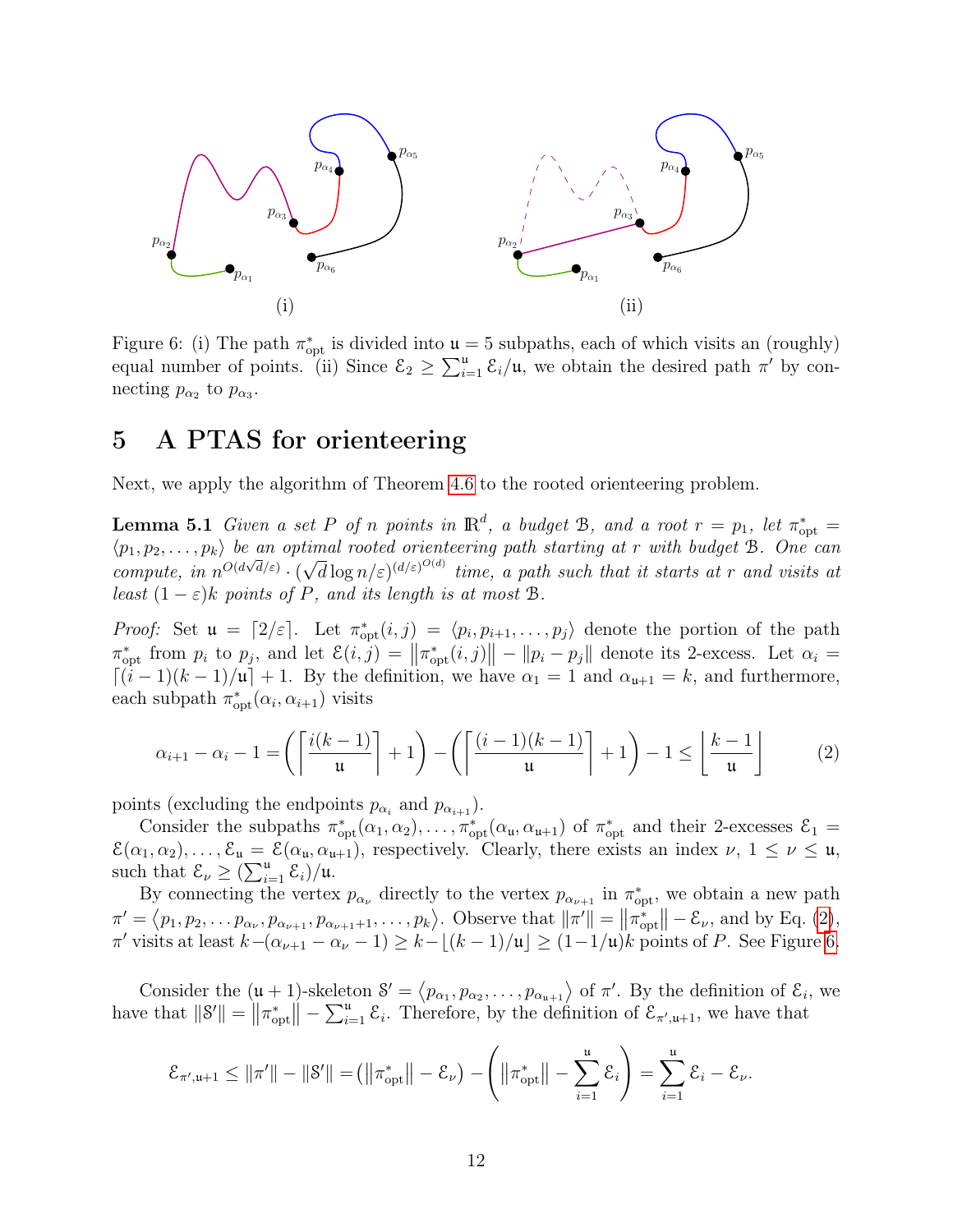By applying Theorem [4.6](#page-10-0) to the path  $\pi'$ , one can compute a path  $\xi$  that visits  $(1-1/\mu)k \geq$  $(1 - \varepsilon)k$  points of P, of length

$$
\|\xi\| \leq \|\pi'\| + \frac{\mathcal{E}_{\pi', \mathfrak{u}+1}}{\mathfrak{u}+1} \leq (\|\pi_{\text{opt}}^*\| - \mathcal{E}_{\nu}) + \frac{1}{\mathfrak{u}+1} \left(\sum_{i=1}^{\mathfrak{u}} \mathcal{E}_i - \mathcal{E}_{\nu}\right)
$$
  
=  $\|\pi_{\text{opt}}^*\| + \frac{1}{\mathfrak{u}+1} \left(\sum_{i=1}^{\mathfrak{u}} \mathcal{E}_i - (\mathfrak{u}+2)\mathcal{E}_{\nu}\right) \leq \|\pi_{\text{opt}}^*\| \leq \mathcal{B},$ 

since  $\sum_{i=1}^{u} \mathcal{E}_i - (\mathfrak{u} + 2)\mathcal{E}_{\nu} \leq 0$ , implied by  $\mathcal{E}_{\nu} \geq (\sum_{i=1}^{u} \mathcal{E}_i)/\mathfrak{u}$ .

Of course, the value of  $k$  is not known in advance. Therefore, the algorithm tries all possible values of k from 1 to n, and returns the maximum value such that k points of  $P$ can be visited within the budget B.

Г

**Theorem 5.2** Given a set P of n points in  $\mathbb{R}^d$ , a budget B, and a root r, let  $k_{\text{opt}}$  be the number of points of P visited by an optimal orienteering path starting at r with budget B. One can compute, in  $n^{O(d\sqrt{d}/\varepsilon)} \cdot (\sqrt{d}\log n/\varepsilon)^{(d/\varepsilon)^{O(d)}}$  time, a path that starts at r and visits at least  $(1 - \varepsilon)k_{\text{opt}}$  points of P, and its length is at most B.

## <span id="page-12-0"></span>6 Conclusions

In this paper, we defined the notion of  $(\varepsilon, \mathfrak{u})$ -approximation to k-TSP, and showed that Mitchell's k-TSP algorithm [\[Mit99\]](#page-13-1) works actually as an  $(\varepsilon, \mathbf{u})$ -approximation algorithm for the k-TSP problem in the plane. We used it to develop a  $(1 - \varepsilon)$ -approximation algorithm for the orienteering problem. The analysis easily extends to handle the case where both the starting and ending vertex of the orienteering problem are specified. In particular, the algorithm can approximate the best orienteering cycle rooted at a point r.

Our algorithm sheds a light on the power of Mitchell's approach [\[Mit99\]](#page-13-1) which has the advantage that it introduces errors only when the underlying path is "dense". This is in contrast to the Arora's technique [\[Aro98\]](#page-13-0) which inherently introduces error in the approximation generated.

In the new analysis of the k-TSP algorithm the notion of surplus emerges naturally. We expect it to be much smaller than the excess in a lot of cases, and it might be of independent interest and useful in analyzing other algorithms.

There are numerous problems for further research, including:

- Can the running time be significantly improved?
- Can one extend the algorithms presented here to the problem of visiting points with time windows constraints [\[BES05,](#page-13-9) [BBCM04,](#page-13-6) [CP05\]](#page-13-10), where one has to visit a point inside a prespecified time window? This problem seems to be more challenging. Currently, even a constant-factor approximation algorithm is not known for the simple case of visiting points on the line.